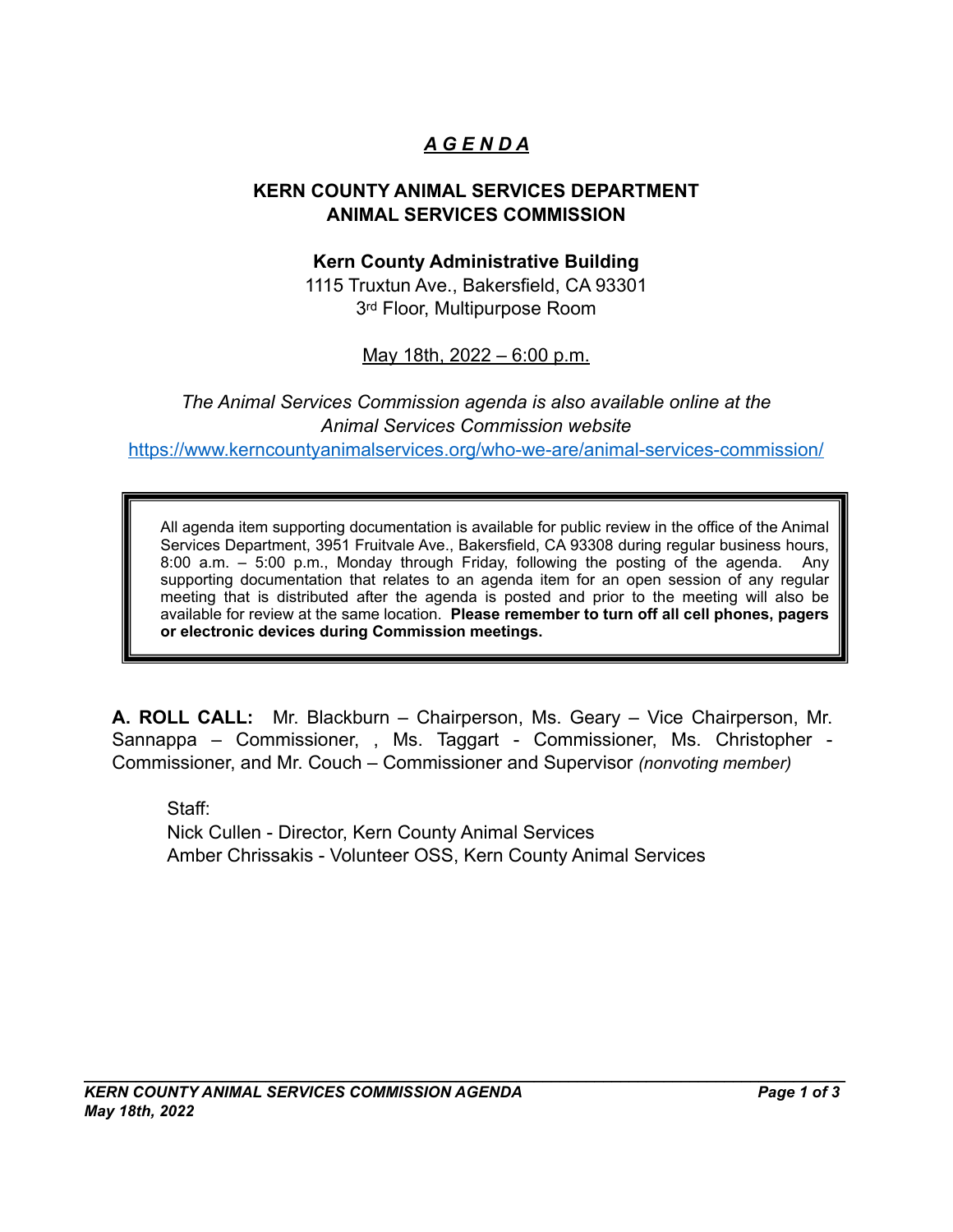## **B. APPROVAL OF SUMMARY OF PROCEEDINGS**

1. April 20th, 2022 - Regular Meeting - Approve

### **C. CONSENT AGENDA:**

These agenda items before the Animal Services Commission (Commission) may be acted upon with one motion if no member of the Commission or audience wishes to comment or ask questions.

NONE

#### **D. PUBLIC PRESENTATIONS:**

This portion of the meeting is reserved for persons to address the Commission on any matter not on this agenda but under the jurisdiction of the Commission. Commissioners may respond briefly to statements made or questions posed. They may ask a question for clarification; make a referral to staff for factual information or request staff to report back to the Commission at a later meeting. Also, the Commission may act to direct the staff to place a matter of business on a future agenda. Please state your name and address for the record before making your presentation. SPEAKERS ARE LIMITED TO TWO MINUTES.

## **E. STAFF ANNOUNCEMENTS OR REPORTS:**

1. DIRECTOR'S MONTHLY REPORT – Receive and File

## **F. COMMISSIONER ANNOUNCEMENTS OR REPORTS:**

On their own initiative, Commissioners may make an announcement or a report on their own activities. They may ask a question for clarification, make a referral to staff, or take action to have staff place a matter of business on a future agenda (Government Code Section 54954.2(a)).